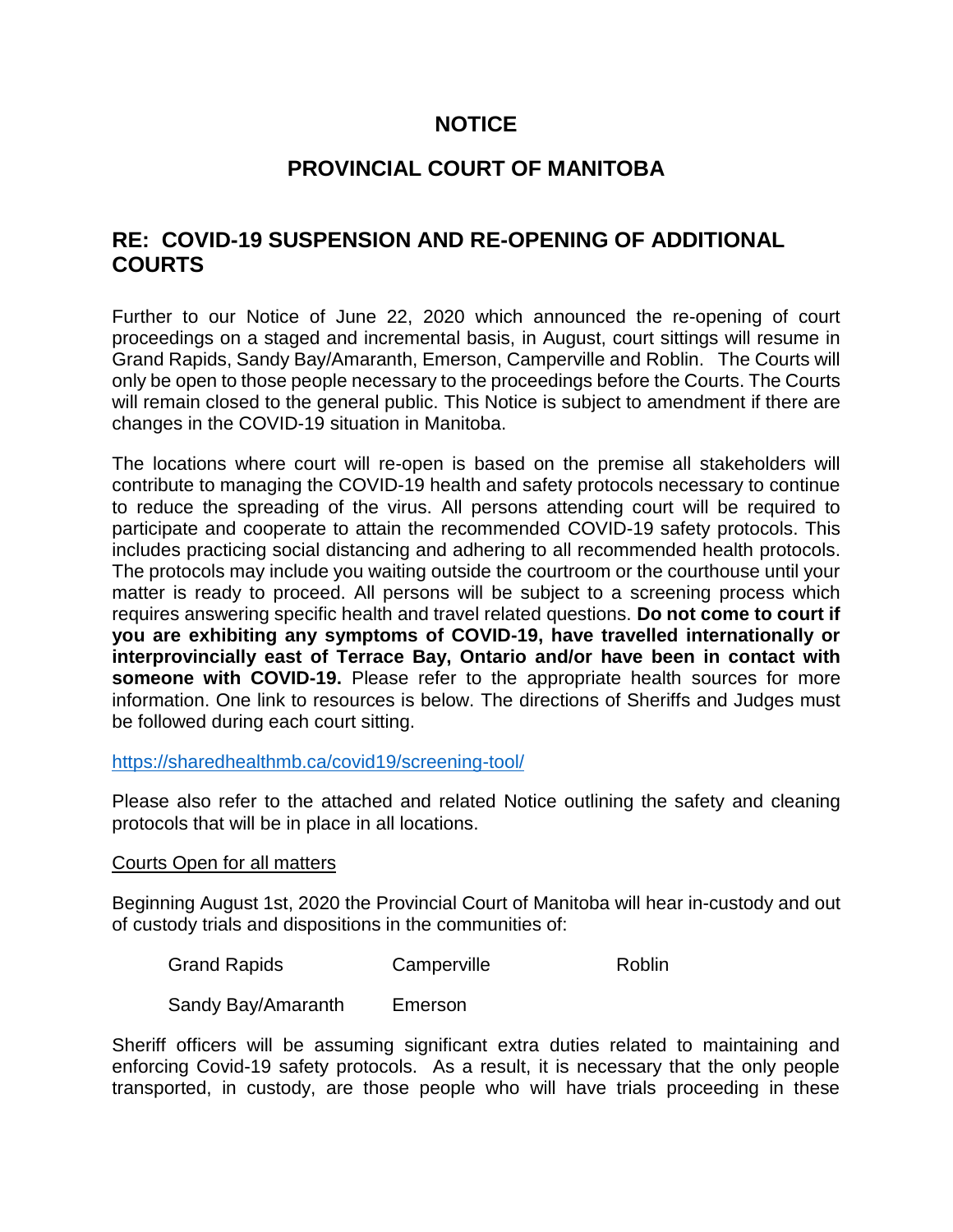communities. If a matter resolves in advance, it should proceed to disposition in the nearest open court centre (Winnipeg, Brandon, The Pas, Portage La Prairie) and the transport should be cancelled. It is imperative that counsel communicate in advance regarding the trial proceeding. Counsel must confirm with the Sheriff's office at least 48 hours in advance that the transport of the person for court is required. If such confirmation is not received by Sheriff services, the person will NOT be transported to the community, to prevent the prisoner from being isolated for 14 days.

Please note, any in-custody accused who is transported to attend a docket, trial or disposition outside Winnipeg, Portage la Prairie, The Pas, Thompson, Dauphin or Brandon, if they are returning to custody after the appearance, will have to self isolate for 14 days.

All matters previously scheduled for August 1, 2020 and thereafter remain scheduled and are now expected to proceed or be addressed on the date booked at the above locations.

These locations are in addition to the following court sittings which were previously opened for all matters:

| Brandon                    | Portage la Prairie |  |
|----------------------------|--------------------|--|
| Dauphin                    | The Pas            |  |
| <b>Beausejour</b>          | Morden             |  |
| Flin Flon                  | Saint-Boniface     |  |
| Minnedosa                  | Saint-Pierre       |  |
| <b>Peguis First Nation</b> | <b>Pine Falls</b>  |  |
| <b>Russell</b>             | Rossburn           |  |

Thompson Winnipeg Selkirk Steinbach Swan River Virden

In order to reopen the courts responsibly and remain vigilant about preventing the spread of COVID-19, the Courts remain closed to the general public. As well, the Court is seeking to reduce the number of persons attending court. Counsel are directed to contact their clients to ensure only those persons who have something meaningful occurring (such as a disposition or a trial) attend court. Those people attending as an accused or a witness may have a maximum of two support people in attendance with them when a meaningful event occurs.

Counsel are now encouraged to attend court in person, however, counsel will be allowed to appear by teleconference for bail applications and straightforward dispositions (those expected to take 30 minutes or less in total time) as well as any other matter which has received advance permission from a judge. Those persons who are self-represented will be allowed to attend court.

If you are representing yourself and need to speak to the Crown Attorney, please phone them in advance to discuss whether you need to attend court and to discuss your case. Please contact the Crown Attorney at the court centre nearest to you.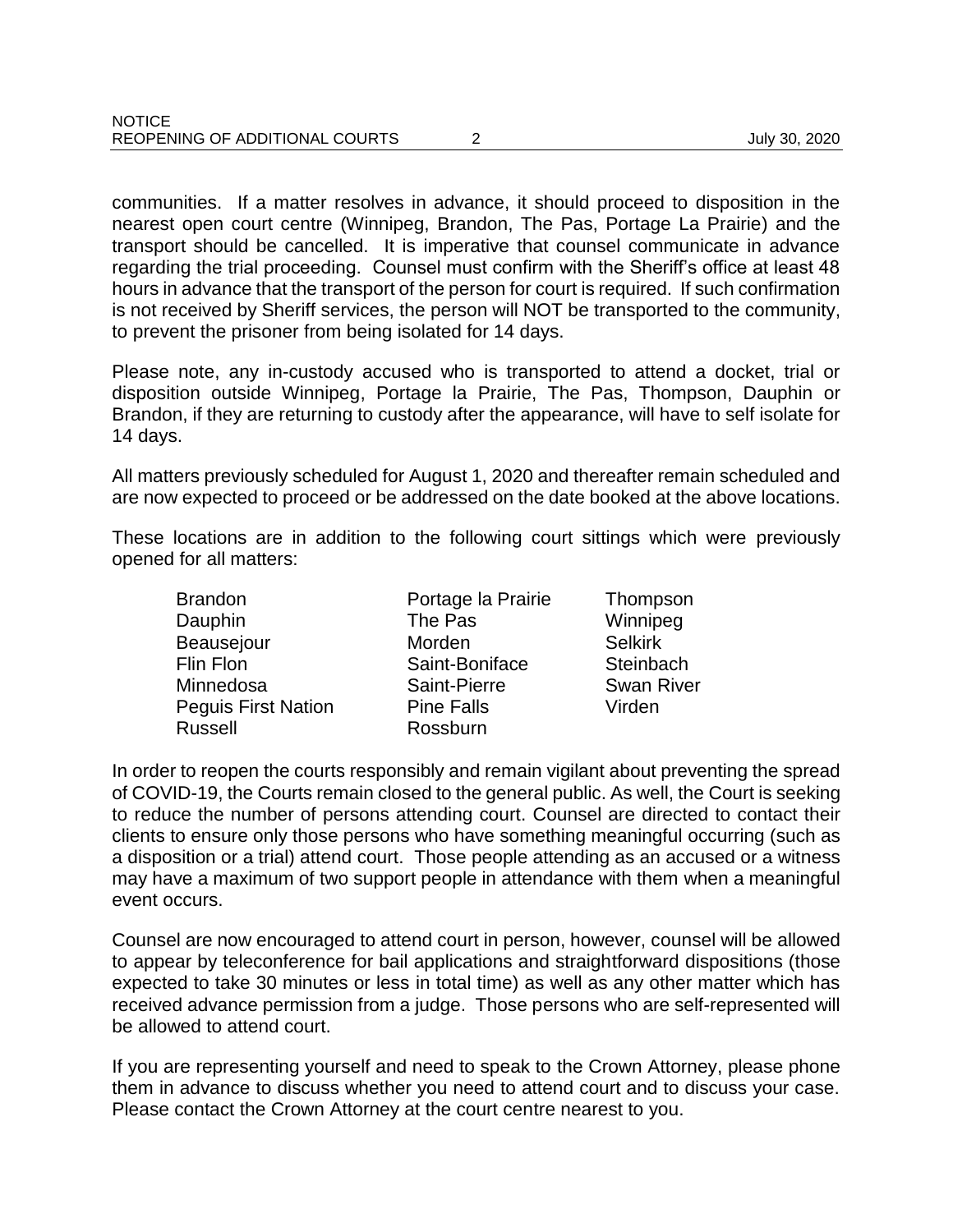| <b>Crown Attorney:</b> |                               |
|------------------------|-------------------------------|
| <b>Brandon</b>         | General Phone: (204) 726-6013 |
| Dauphin                | General Phone: (204) 622-2082 |
| Portage la Prairie     | General Phone: (204) 239-3343 |
| The Pas                | General Phone: (204) 627-8444 |
| Thompson               | General Phone: (204) 677-6766 |
| Winnipeg               | General Phone: (204) 945-2852 |

Those persons having an appearance before the Court are directed to contact their lawyer. If you do not have a lawyer, you are directed to contact Legal Aid duty counsel to inquire whether your personal appearance in court is required. If your appearance is not required you can request Legal Aid duty counsel speak to the matter:

| <b>Legal Aid duty counsel:</b>   | Email                       | Telephone                             |
|----------------------------------|-----------------------------|---------------------------------------|
| Winnipeg and Portage la Prairie: | crimdco@legalaid.mb.ca      | (204) 985-8572 or<br>1 (800) 261-2960 |
| Brandon:                         | brandonagent@legalaid.mb.ca | (204) 729-3484 or<br>1 (800) 876-7326 |
| Dauphin:                         | amisk@legalaid.mb.ca        | (204) 622-7000 or<br>1 (800) 810-6977 |
| The Pas:                         | thepas@legalaid.mb.ca       | (204) 627-4820 or<br>1 (800 268-9790  |
| Thompson:                        | thompson@legalaid.mb.ca     | (204) 677-1211 or<br>(800) 665-0656   |

To apply for Legal Aid online visit [www.legalaid.mb.ca,](http://www.legalaid.mb.ca/) or call (204) 985-8511 or 1-866- 800-8056 Monday-Friday between 9:00 a.m. and 4:00 p.m.

#### **The above steps are critical to reducing the number of people who attend court.**

Please refer to the Child Protection Hearing Notice released today regarding Child Protection Hearings for the month of August.

Protection Orders will continue to be heard by Judicial Justices of the Peace.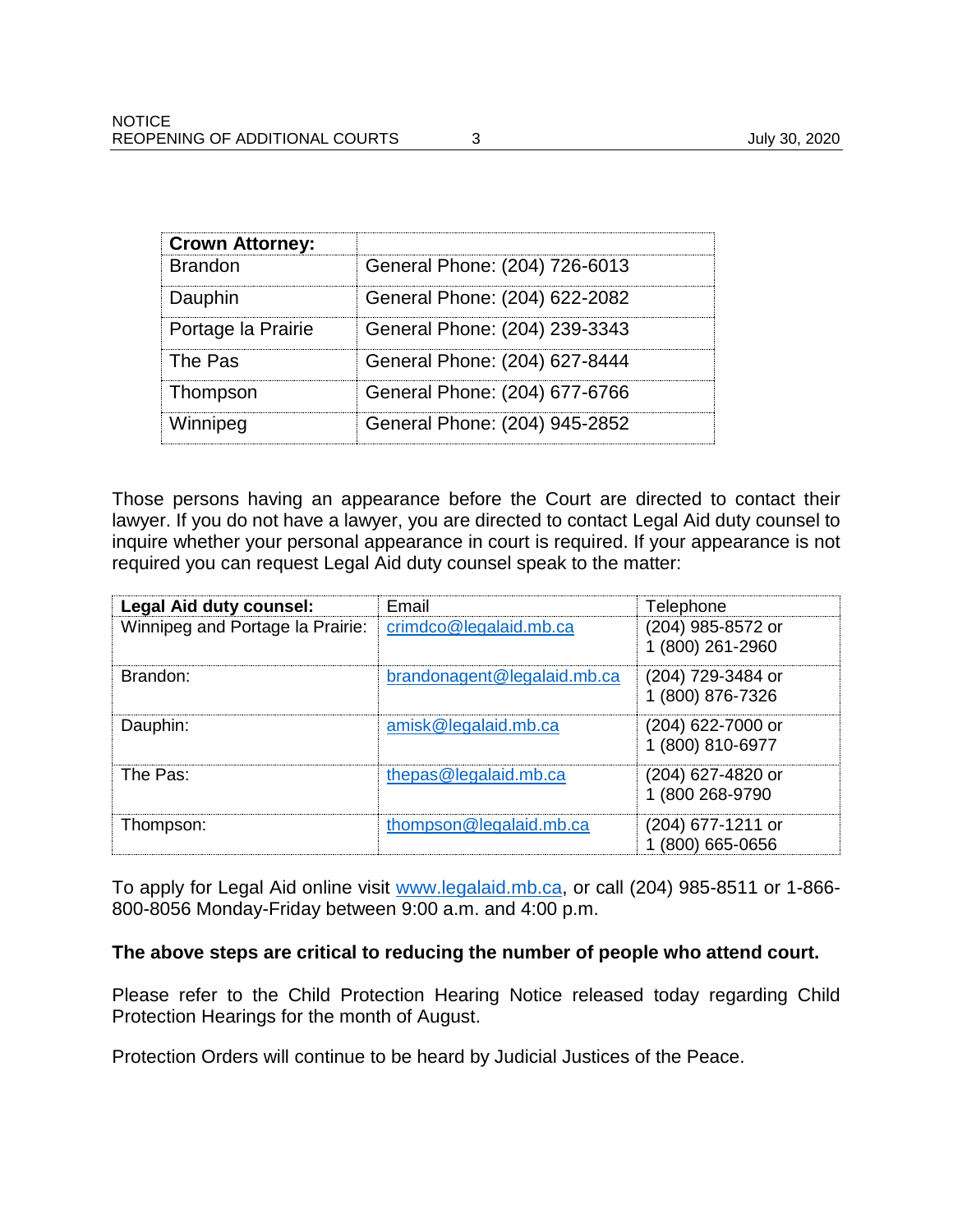#### Administrative Dockets in Winnipeg

The following court dockets in the listed communities will take place in Winnipeg. Counsel are asked to discuss the matters in advance with each other and with their clients and provide the Court with information about the status of the matter. Dates for disposition and trial dates can be set from these dockets. In those cases, where a person is able to appear in person or on the telephone (telephone contact must be made on counsel's telephones) it may proceed to disposition. The Court's teleconference number is reserved for counsel and should **not** be given to any accused persons or members of the public. This is necessary to maintain the integrity of the teleconference line for other closed court proceedings.

August 10 Arborg August 10 Poplar River August 11 Berens River August 12 Ashern August 12 Bloodvein August 12 St. Theresa Point August 13 St. Theresa Point August 17 Gimli August 17 Stonewall August 19 St. Martin August 20 Lundar August 20 St. Martin August 24 Altona August 26 Little Grand Rapids August 27 Gardenhill

#### All other Circuits suspended in August

The circuit courts which have not been re-opened as described in this notice or referred to above, will not sit in August. All matters on those dockets will be further suspended and administratively adjourned to the next court date set for that community. Counsel are asked to meet to discuss matters related to those circuits. Those matters that can be resolved before the next sitting of the circuit court can be added to the nearest, affiliated open court centre to complete the resolution of the matter.

#### Case Management Conference

Case management conferences will continue as scheduled and may be conducted by teleconference. Counsel are encouraged to request a case management in any case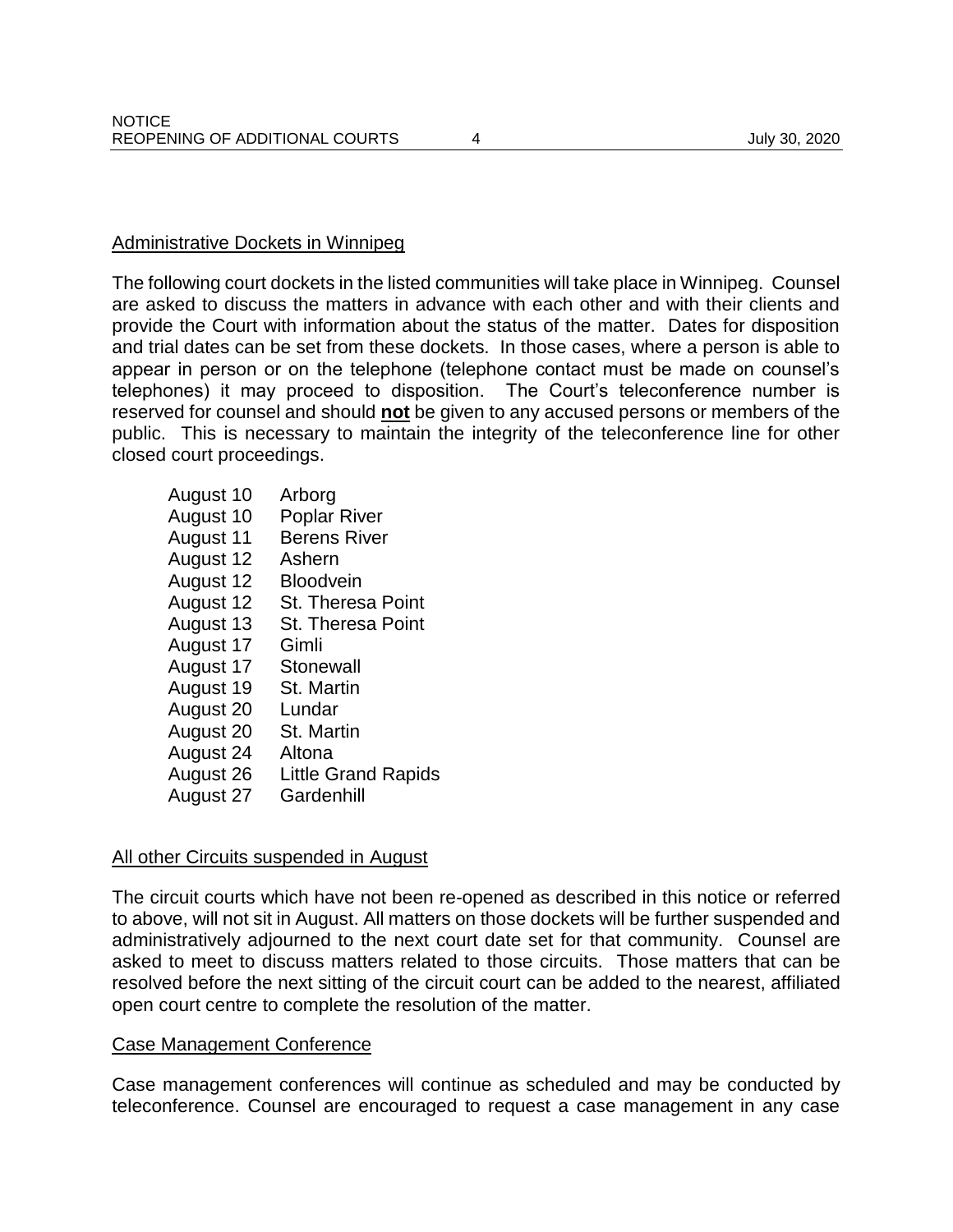where the logistics of the case are complicated or where additional assistance from the Court is required to have the matter heard properly. Hearings involving multiple accused, currently scheduled to proceed in any of the above open courts may be subject to further case management at the Court's direction.

The Provincial Court of Manitoba will continue to assess the situation on an ongoing basis and may change or cancel court sittings. We thank all of the stakeholders who have provided input and information regarding the re-start of these courts. We recognize managing the social distancing protocols will take the effort and cooperation of all court participants and we thank you in advance for your patience and cooperation.

**ISSUED BY:**

*"Original signed by:"*

**The Honourable Chief Judge Margaret Wiebe DATE: July 30, 2020**

**\_\_\_\_\_\_\_\_\_\_\_\_\_\_\_\_\_\_\_\_\_\_\_\_\_\_\_\_\_\_\_\_\_\_**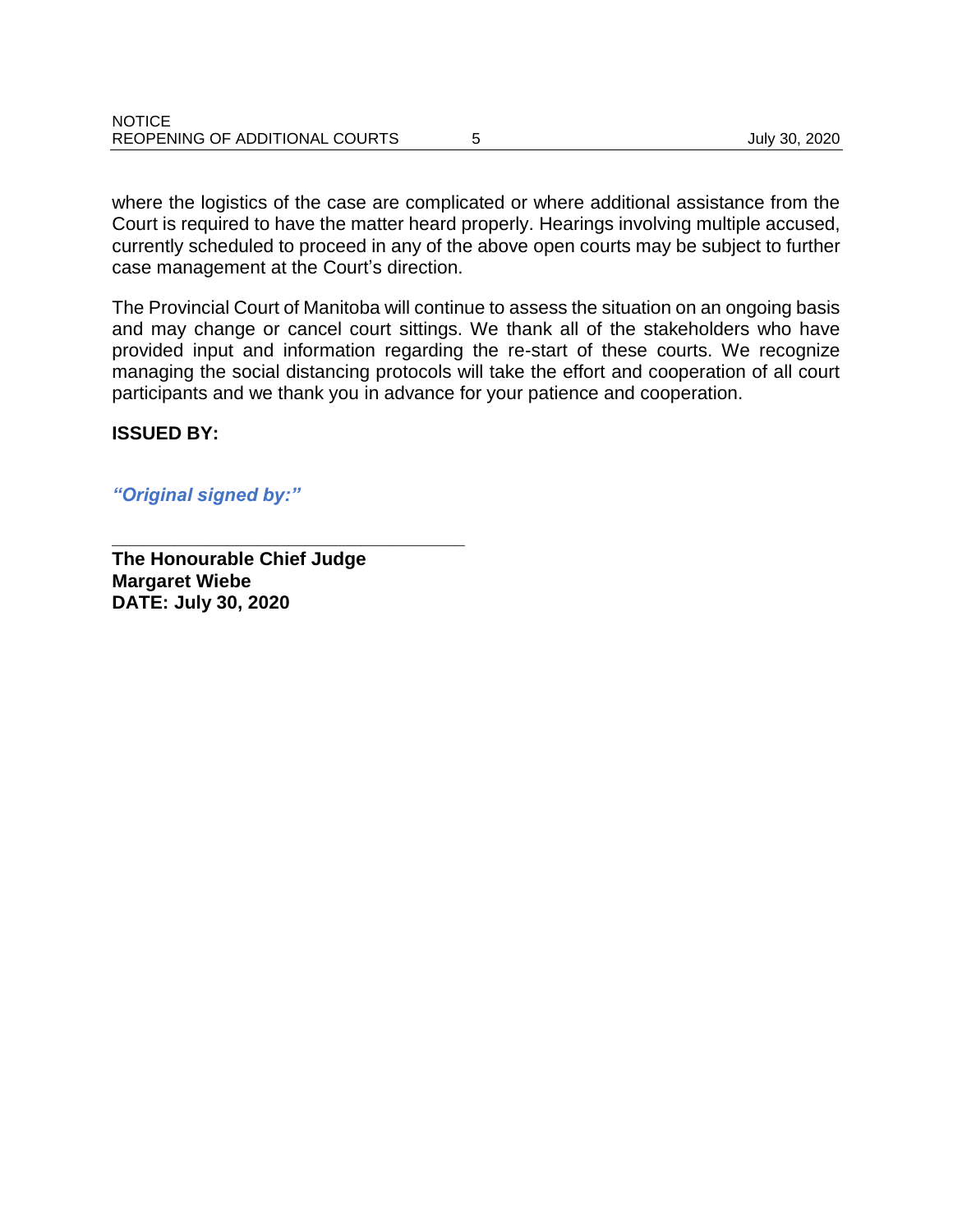# **COVID-19 and Resumption of Court Hearings for the Provincial Court of Manitoba**

The Provincial Court of Manitoba has confirmed it will reopen court proceedings in a limited number of court centres on a staged and incremental basis beginning June 1, 2020. See Notice of May 14, 2020. The Courts will only be open to those people necessary to the proceedings before the Courts and will remain closed to the general public.

The locations where Court will re-open is based on the premise all stakeholders will contribute to managing the COVID-19 health and safety protocols necessary to continue to reduce the spread of the virus. This is a shared responsibility. All persons attending Courts will be required to participate and cooperate with the recommended COVID -19 safety protocols.

This Notice is to provide court stakeholders with information about the steps Courts are taking to ensure safe proceedings for all stakeholders and participants. Please note that these may be subject to change if there are changes in the COVID-19 situation in Manitoba.

### COVID-19 Courts Safety

In order to ensure the safety of all participants of in person hearings, Manitoba Justice has implemented and encourages your cooperation in complying with the following safety measures:

- All persons entering a Courthouse or circuit point location will be subject to a prescreening process that includes answering specific questions regarding health and travel.
- Hand sanitizer will be available at the entrance of every court facility or circuit point location. All persons attending court should sanitize their hands upon entry and exit of any court facility or circuit point location.
- Signage has been posted in all Courthouses reminding people to adhere to social/physical distancing practices.
- Signage will be in place at all circuit point facilities reminding people to adhere to social/physical distancing practices.
- People attending matters in courtrooms are asked to remain outside the courtroom and potentially the court facility until they are called in.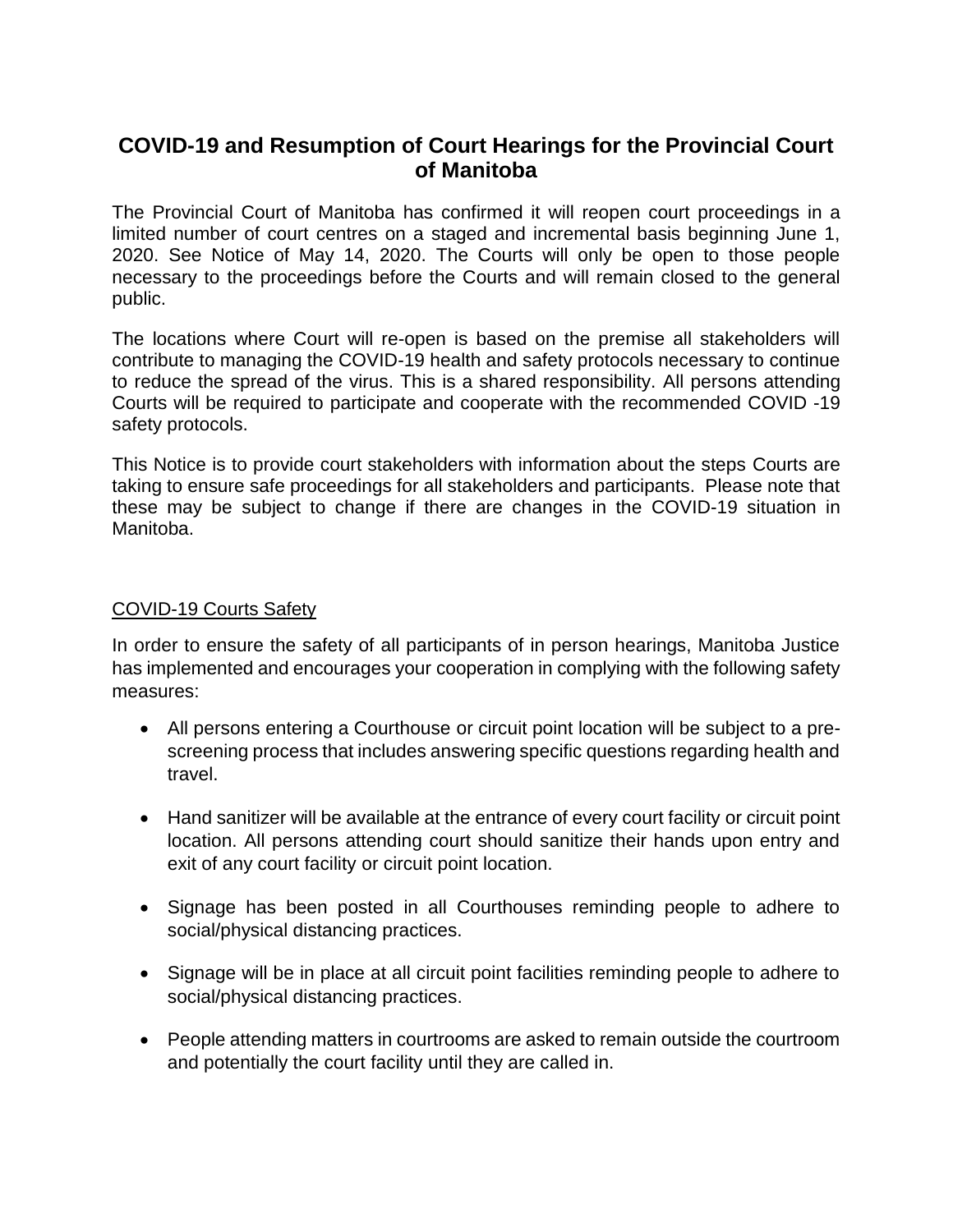- Victims and witnesses subpoenaed to testify may check in at the Victim Witness Assistance office. Safe occupancy levels will be maintained in the Victim Witness Assistance office, so witnesses may be asked to wait outside the courtroom until they are called in to testify. Those entering the Victim Witness Assistance office in Winnipeg will be asked to sanitize their hands and follow physical distancing rules in the waiting area.
- Safe occupancy levels of courtrooms, circuit points and public spaces will be determined and adjusted depending upon public health orders in force at the time. However, you will not be allowed to attend inside the courtroom unless your matter is being dealt with or you have the permission of the presiding judge.
- Hand sanitizer is available at the entrance of each courtroom and circuit point location; all persons should sanitize their hands upon entry and exit of a courtroom or circuit point location.
- Signage has been placed outside of elevators, limiting use to one to two parties.
- Each courtroom is disinfected daily.
- Each circuit point location is disinfected prior to the court party entering the facility.
- All surfaces occupied by multiple individuals will be cleaned and sanitized before the next person is allowed in the area, including the witness box and counsel tables.
- The court will not be supplying masks for individuals attending court. However, personal masks may be worn, subject to the Judge requiring any person to remove their mask for any portion of the proceeding.
- Interview rooms will be sanitized frequently throughout the day.
- All other high traffic surfaces, including door handles and hand railings, are cleaned and sanitized frequently throughout the day.
- No physical touching will be tolerated.
- Water will not be available in the courtroom during this time.
- In cases where a clerk is providing a witness facial tissues, etc., the clerk will sanitize their hands before and after they touch the items or will wear gloves for the transaction and dispose of the gloves afterwards.